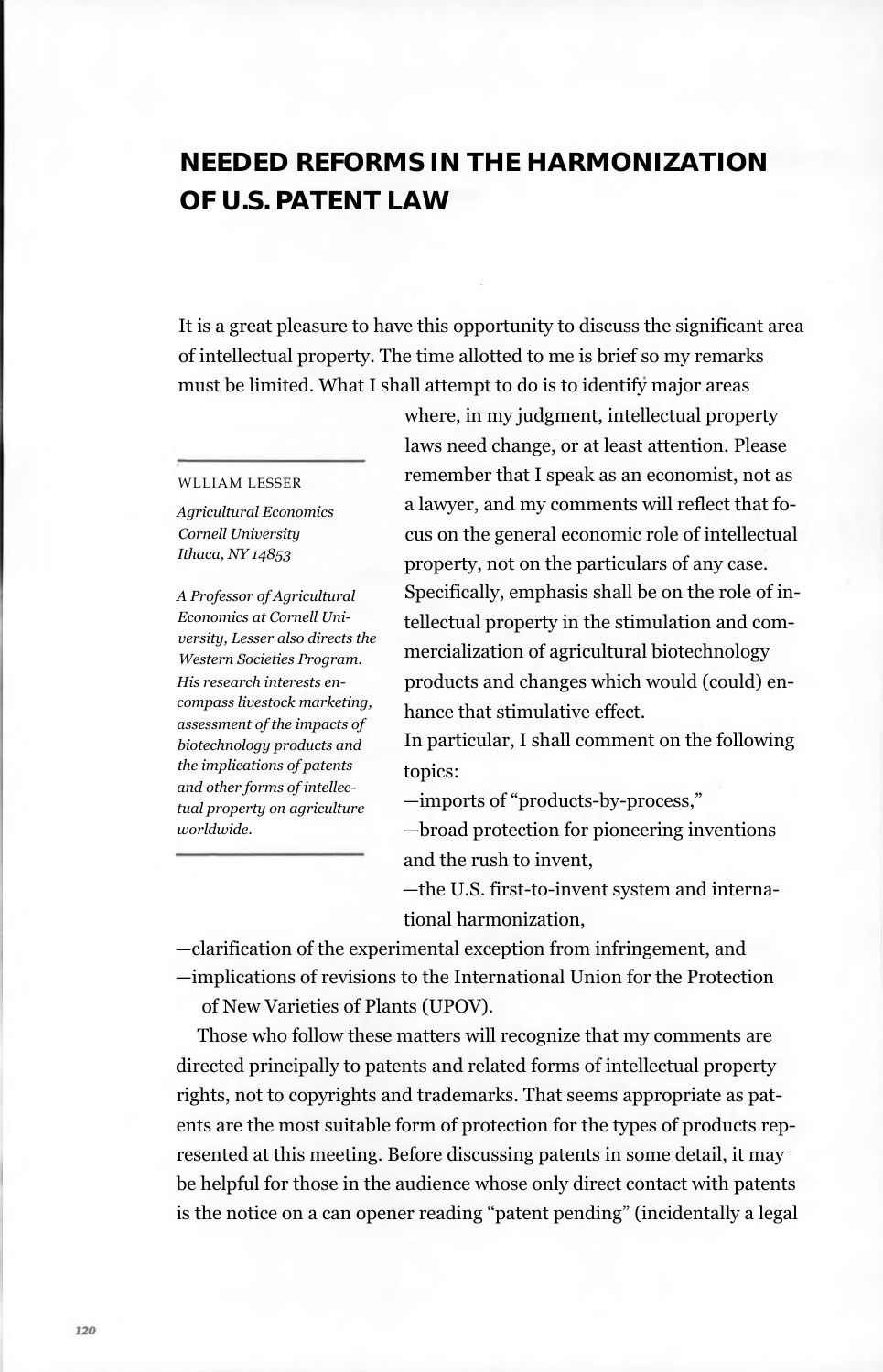status in the U.S. which has no real significance whatever), to give some broad overview of what intellectual property is and how the laws function.

#### INTELLECTUAL PROPERTY

Intellectual property refers to creations of the mind—inventions, music, books, etc. Such things require special attention because, unlike other more tangible forms of property, they have a "common good" attribute— "consumption" by another person does not directly diminish the amount available. We can all sing a hit song without its availability to anyone being reduced. Clearly we cannot all drive the same car or live in the same house without someone being disadvantaged.

Common property is one of the theoretical (and practical) justifications for government involvement. National defense is a common property good provided by governments and so is agricultural research like plant breeding which worldwide is and remains largely government funded<sup>1</sup>. The private sector can involve itself, but the catch is no profits can be claimed. If everyone can sing my song free of charge, I would have little economic incentive to be a composer/lyricist. At best I would be a part time one, working the remaining time to support my song writing "hobby."

At this point, intellectual property comes in, providing an incentive for private entities to engage in creative activities. This is done by providing the creator/inventor, the holder of the right, with the option of prohibiting others from using his/her creation. In parallel with the right we have of excluding others from using our private real property. From this perspective two major conclusions can be drawn about intellectual property: —its intent is economic, the provision of a monetary incentive to attract

private investment to creative endeavors,<sup>\*</sup><sup>2</sup> and

—it works by exclusion, the ability to prohibit others from using one's invention.

Intellectual property law then allows a limited (in scope), temporary (for a specified period) monopoly right over inventions. Of course, there is little

*'* For a further explanation of these issues see any text on public finance economics, eg., Herber, 1975.

*Intellectual property laws are a form of economic incentive which operate through the ability to exclude others.*

<sup>&#</sup>x27;Another approach to intellectual property is that of inherent rights-an inventor should have the exclusive right to use his or her invention. That approach is not treated here in favor of the economic incentive concept.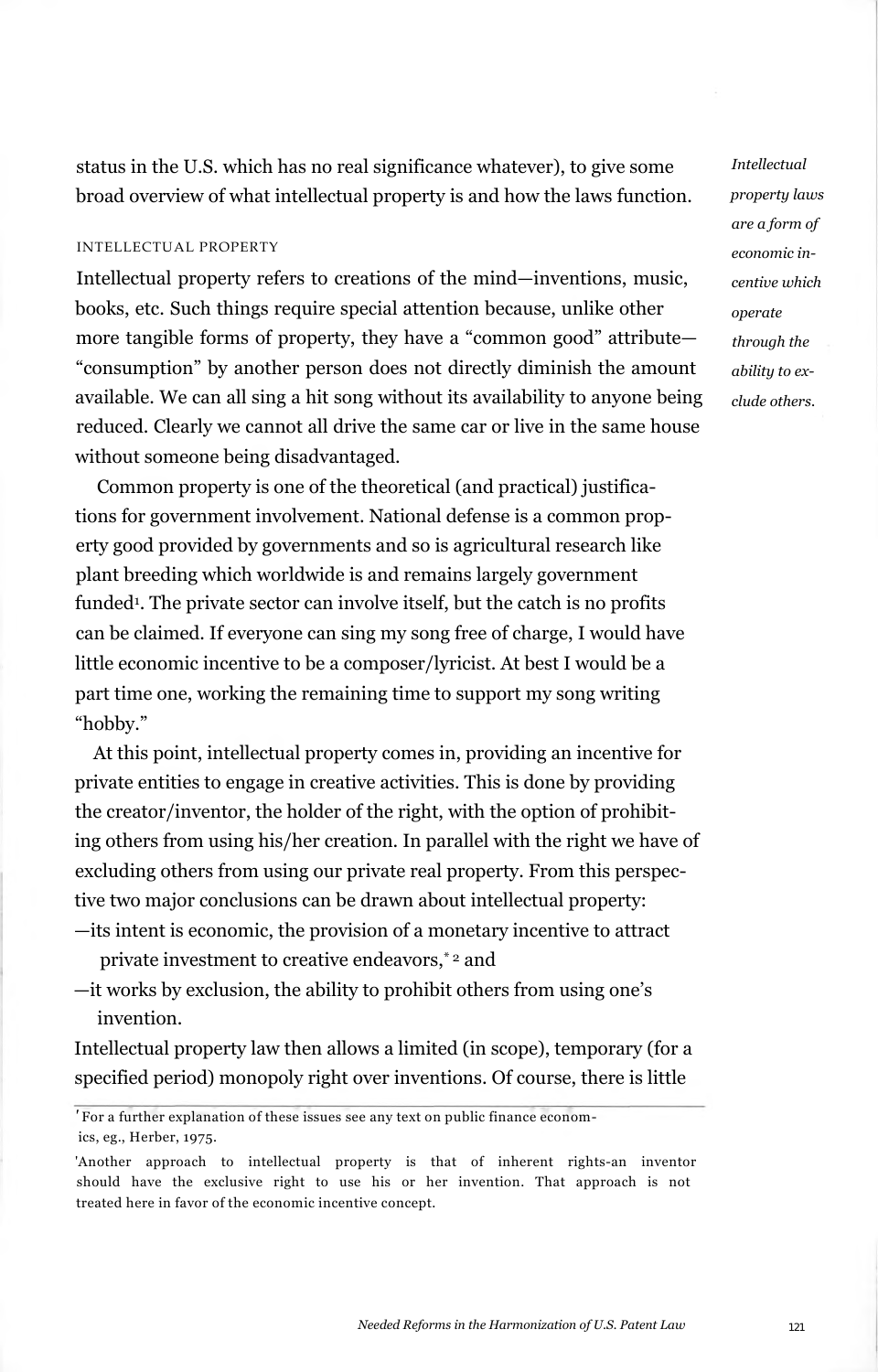*This all says intellectual property is less than many assume it to be.*

real benefit in simply excluding others, so permission is generally given for compensation—the royalty payment.

Intellectual property laws then are a form of economic incentive which operate through the ability to exclude others. The legislation says nothing about one's freedom to use the invention. That right might be limited by regulation (as described in the preceding paper by Robert B. Nicholas), by a related, prior grant of protection, or by other means. Nor does the grant of protection say anything about the practical significance of the invention/creation. It is not, nor could it be, the responsibility of government employees in, say, the Patent Office to predict the economic viability of an invention. That decision is made by the market. The inventor has the opportunity to profit from the invention, but no guarantee. Indeed, only something like 20-30 percent of patents are ever commercialized and few of these are really lucrative. Moreover, it is the responsibility of the holder of the right to enforce it. We do not have a police force for infringers; rights must be protected through court proceedings initiated by the involved parties.

This all says intellectual property is less than many assume it to be. It is important, but generally not that important. Referring again to patents, businesses often rank patents low on lists of decisions on where/how to invest in research and development (surveys in Scherer, 1980, p. 446; Nogues, 1990, pp. 11-14). But note that where it is ranked high is for pharmaceutical products and living organisms, which are easily copied. As these products are the underpinning of much of the biotechnology industry, that sector is especially concerned with the form and operation of intellectual property protection.

Since intellectual property laws serve as an economic policy tool, a device to spur private research and development spending, it would be satisfying to know how well this policy works. Regrettably that question cannot be answered with any real clarity. We have some evidence that such laws do spur investment (Butler & Marion, 1983). What is lacking is evidence that existing laws are anywhere near optimal in terms of scope or length of protection (see the literature review by Braga in Siebeck, 1990). This is an important issue because intellectual property laws consist of many detailed aspects for which we have little economic evidence to guide us. Many of my comments below deal with such aspects, but recognize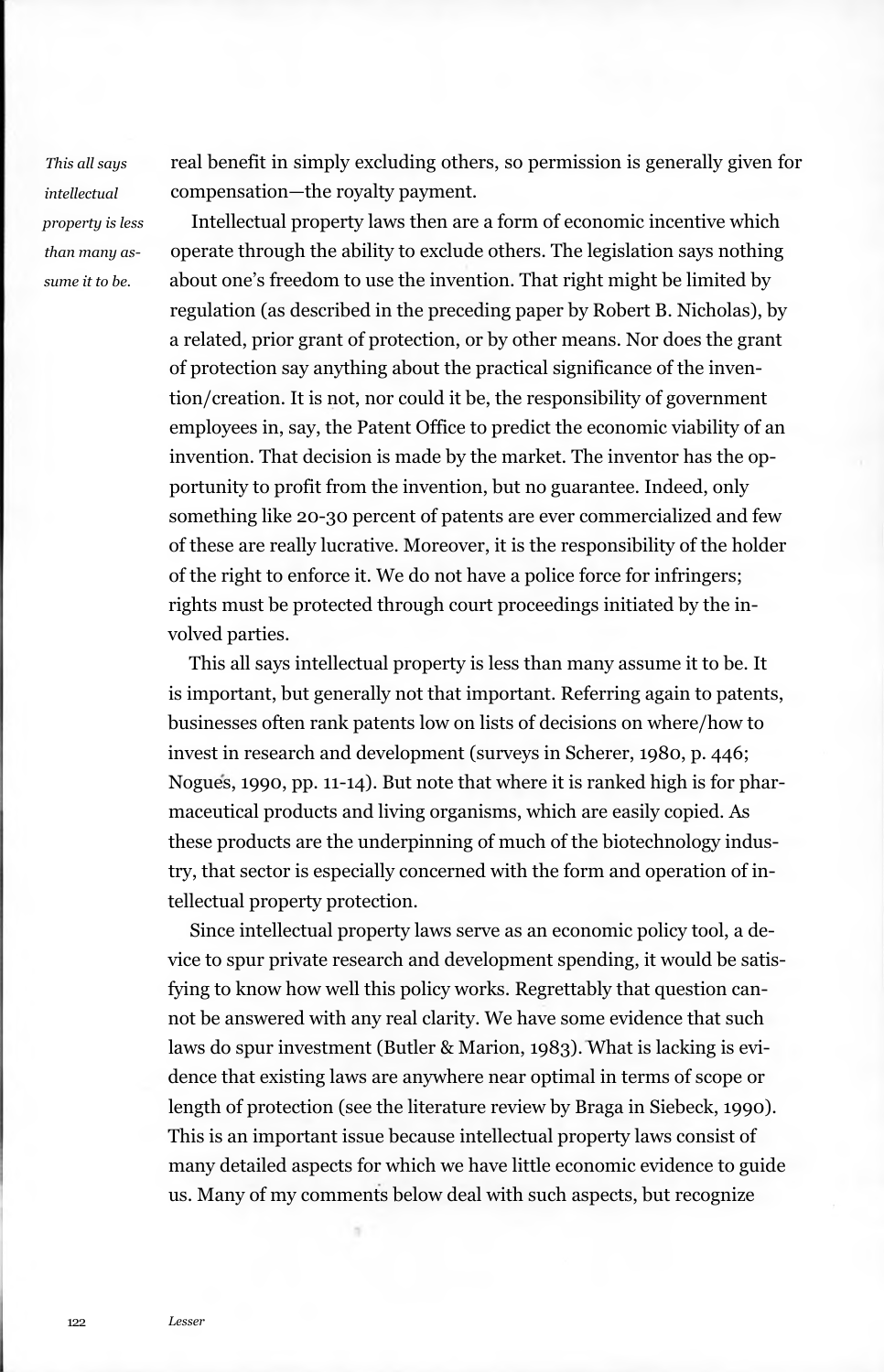there is no firm evidence to point to in support of one position or the other.

Since intellectual property comes in numerous forms—music, inventions, books, computer programs, data bases, etc.—several laws are required to cover this breadth. The major of these, and the principal creative areas they apply to, are as follows, recognizing that any terse list like this does grave injustice to the nuances of these issues:

*Patents',* inventions for products and processes (a special form for selected plants is known as Plant Breeders' Rights);

*Copyright:* books, music, recordings, computer programs;

*Trademark:* product names and other identifiers;

*Trade secrets:* anything of economic value which is actively kept from the public.

The first three of these have their separate requirements and functions, but those details exceed our scope at this point. The fourth category, trade secrets, acts fundamentally differently, for it relies on secrecy rather than disclosure. It is also perpetual, so long as the secret can be maintained (as with the formula for Coca Cola syrup). But perhaps most significantly trade secrets in the U.S. are based on state rather than national law and hence protection is more variable. Contracts often substantiate the basis for this protection or extend it into other realms.

When considering the overall protection allowed by intellectual property laws it is important to recognize that they are often used jointly. For example, technologies can be licensed with a patent licensing agreement for the base technology accompanied by trade secrets (possibly involving non-disclosure agreement) providing some "tricks of the trade" of the most efficient use of that technology. Thus intellectual property protection involves a range of types of laws. Adding to that the difficulty of enforcement in some instances, the determination of the actual degree of protection for a particular product/technology in a specific country is indeed a complex matter.

That said, the U.S. has the broadest protection available in the world. The breadth applies particularly to higher plants and animals where patenting is a matter of policy and practice. Contrast that with the European Community which is still struggling with the patentability of these products (see the OECD Directive, 1988) although progress is now being made.

*...the U.S. has the broadest protection available in the world.*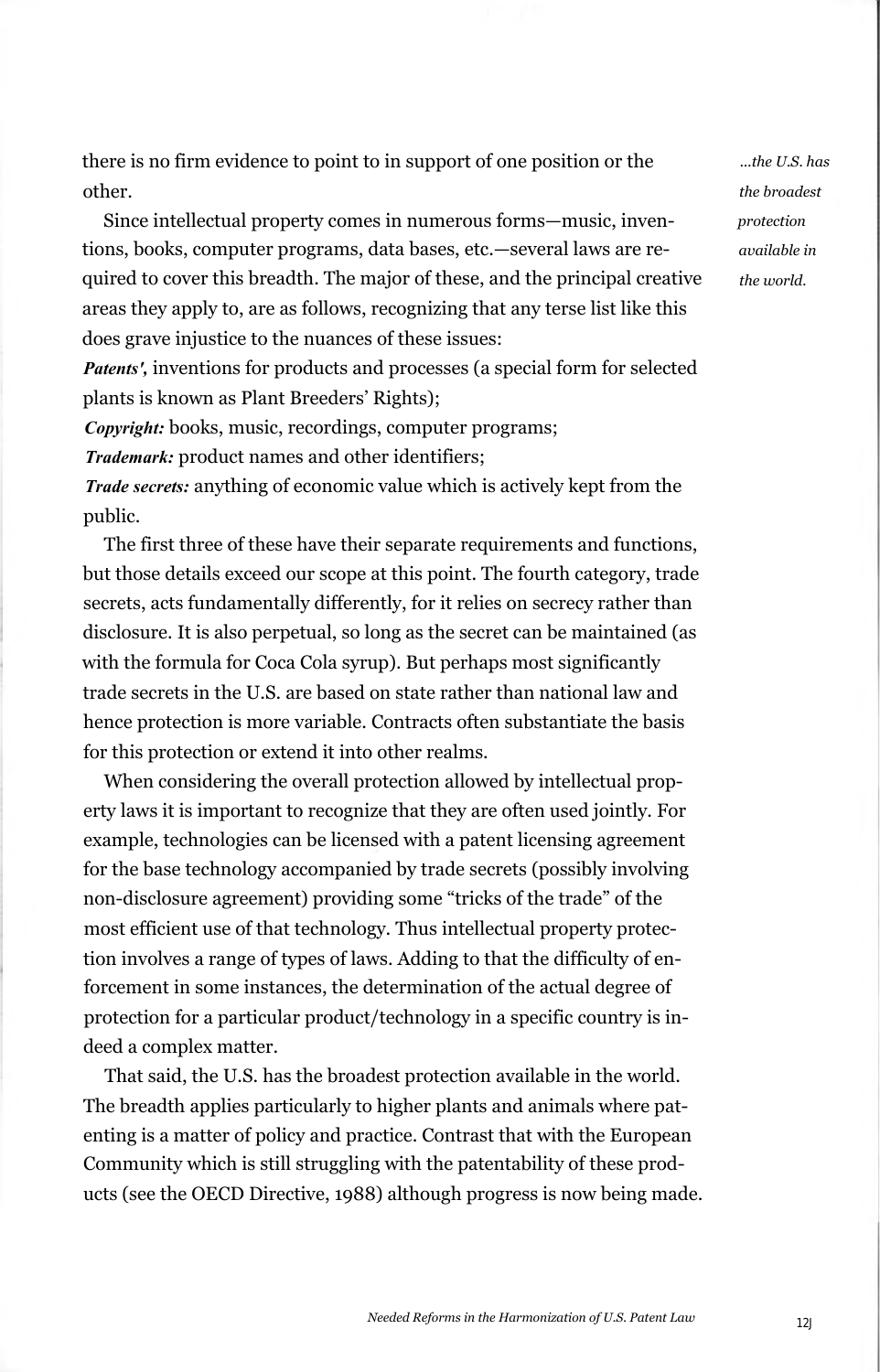*...limitations to intellectual property protection in the U.S. have not been a major factor in delaying private research and development investment in biotechnology.*

In fact let me make the broad statement, without much specific substantiation, that limitations to intellectual property protection in the U.S. has not been a major factor in delaying private research and development investment here in biotechnology. Those who are looking for a major source of the problem will have to look elsewhere, in my judgment. This of course does not say everything is fine in this area. Let us now look at where improvements seem to be needed.

## IMPORTS OF PRODUCTS-BY-PROCESS

For many years, U.S. inventors lacked effective protection for products produced overseas by a technology patented in the U.S. The rights granted read as follows (35 U.S.C. Sec. 271—Infringement of Patent):"...Whoever without authority makes, uses or sells any patented invention, within the United States during the term of the patent...." Clearly, as the use of the technology did not occur in the U.S. there is no violation of this statute. Contrast this position with the rights specifically granted in many countries. The European Patent Convention for example reads in Article 64 (2), "If the subject-matter of the European patent is a process, the protection enforced by the patent shall extend to the products directly obtained by such a process." Protection for U.S. inventors, however, exists outside the patent act —specifically in the 1988 Omnibus Trade and Competitiveness Act (Biotechnology Newsletter, Nov. 1988).<sup>3</sup> That Act purposely avoids the term "directly obtained", substituting two provisions delineating when infringement has not occurred:

1- [the product] is materially changed by a subsequent process, or 2- [the product] becomes a trivial and nonessential component of another product.

While these matters may seem esoteric, they have a direct bearing on agrobiotechnology. For example, as Bent, *et.al.* (1987, pp. 320-22) discuss, how are the products of a potential breeding process or gene insertion system to be interpreted? The first generation (the direct product) using these technologies would almost certainly be covered. But what of succeeding products or generations which are the creation of the patented technology

<sup>3</sup>An earlier version, the Tariff Act of 1930 in Section 337 did grant similar protection, but its breadth raises problems, especially with GATT (see Barton, 1989).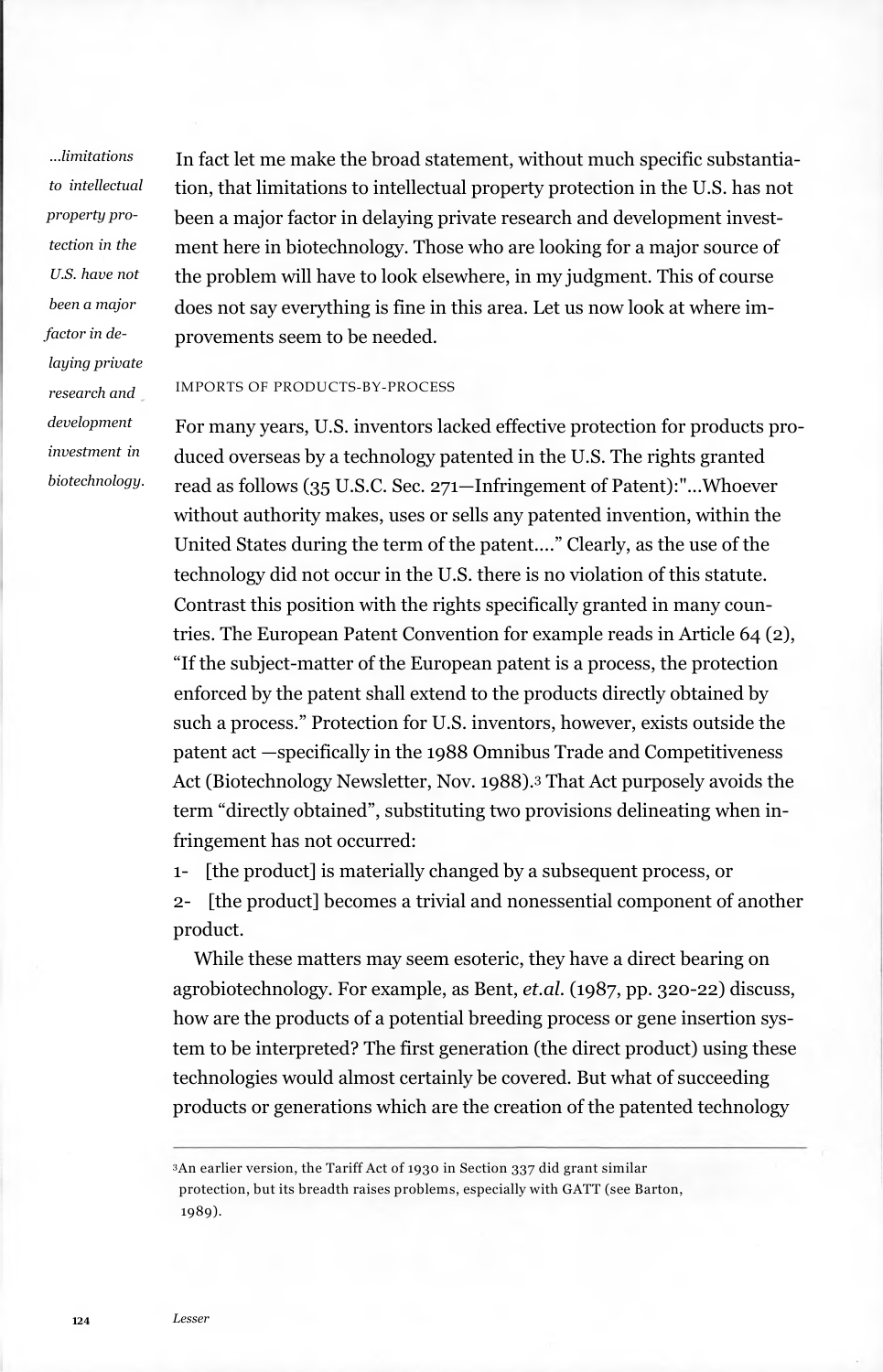but did not directly employ it? In the U.S. this matter can be partially avoided by claiming the propagation method, but that necessitates identifying all the possible products of the invention. In Europe the ban on the protection of the products of "essentially biological processes" (EPC Article 53 (b)) prevents that approach.

The matter is a complex one for limiting protection to only the direct products likely gives too limited protection. The extension to all future generations, however, gives a potentially enormous scope, something that clouds the ownership of many living organisms. That extent of protection seems excessive and will in some cases chill further research. The normal pattern is for case law to resolve these matters, but that is a slow and imprecise method. It is better to write the legislation more specifically to identify, for example, how many generations are to be covered in a product-by-process claim. My preference for the U.S. is to place such legislation within the Patent Act.

## BROAD PATENT PROTECTION FOR PIONEERING INVENTIONS

If my preceding comment could be broadly supported, this one will be far more controversial. It has to do with the essentially "defensive" position from which U.S. patent examiners operate. In brief, they must grant the claims made by the inventor unless specific reasons (evidence) for denying them can be established. The evidence required is prior knowledge or prior inventions. Inventors in new, pioneering endeavors will typically claim broadly, and the very newness of the field means examiners have no basis for denying those claims. A key example is that of the "Harvard mouse"—the one and only higher animal patent to date—which claims "A[ny] transgenic non-human mammal...." (claim #1, U.S. Patent No. 4,736,866).

At one level this sort of broad claim granting seems equitable—something pioneering, after all,, deserves a greater reward. However, the purpose of intellectual property is not equity to the creator, it is the social good to which these laws are directed. Society benefits by bringing forth an invention at the least cost, that is, by granting the smallest degree of monopoly rights needed to induce an invention. From what we know about fundamental inventions, they are inspired by some form of creative drive, not solely by financial motives. Patents seem best suited to stimulate *However, the purpose of intellectual property is not equity to the creator, it is the social good to which these laws are directed.*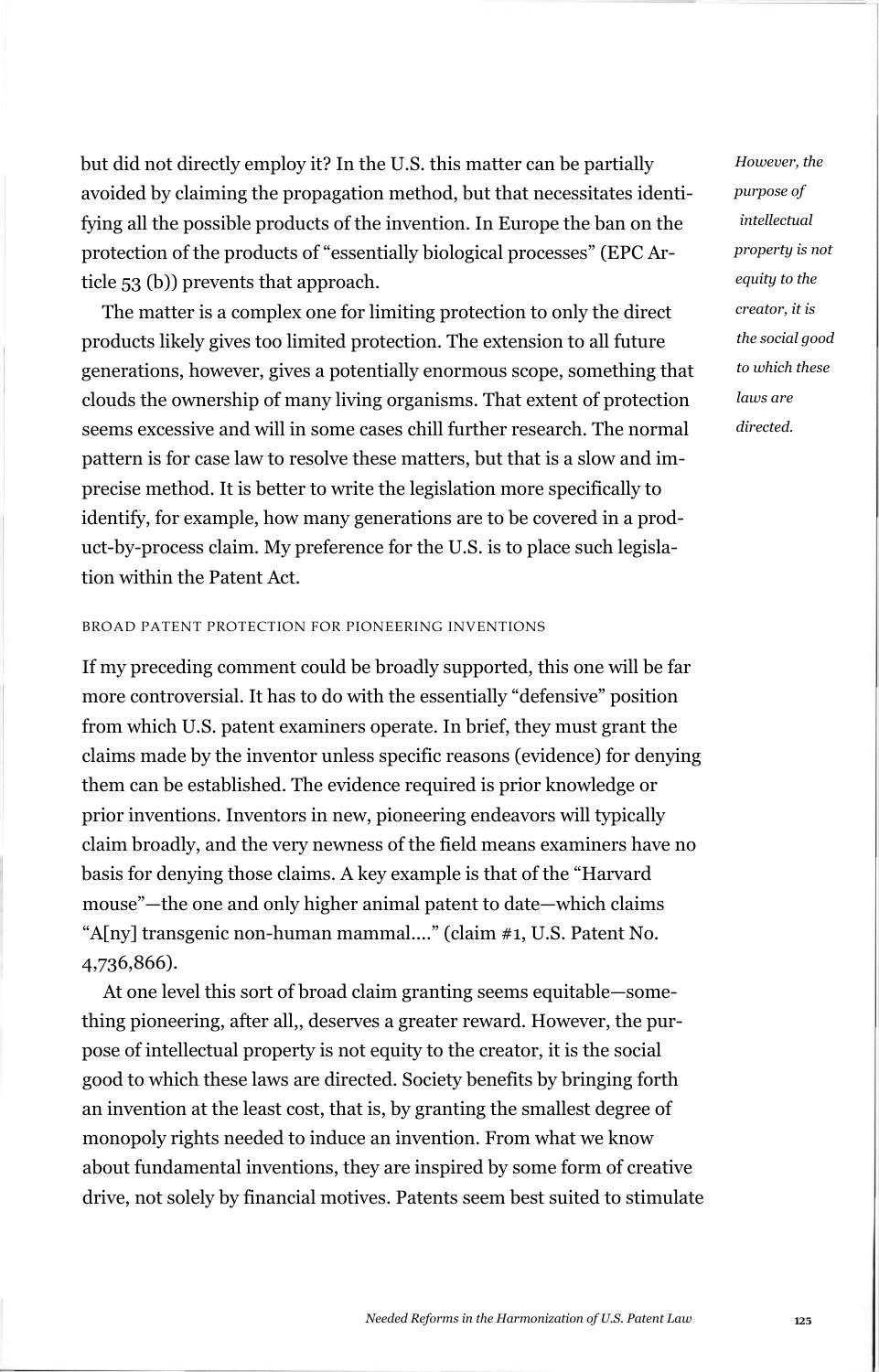*Narrower but clearer protection would seem to be preferable in business planning to broad but fuzzy protection.*

the repetitive work required to refine inventions and make small ongoing improvements (Scherer, 1980; Jewkes, *etal.,* 1969). Therefore it is not clear if society is receiving a proper return for the broad protection granted.

This matter touches on two issues of patent law and patent economies known as the rush to invent and undue experimentation. The rush-to-invent analysis recognizes that the patent system grants great benefits to the successful—the first—and little to others (but see comments under the first-to-invent system below). This in turn can stimulate hurried, duplicated research by multiple firms, a social waste. Secondly, firms fearing they are late entrants may desist from entering altogether. Counterbalancing these, the race tends to bring forth inventions more rapidly than otherwise, a societal gain. It has not been possible to determine theoretically or empirically where the balance lies (Siebeck, 1990; Scherer 1980, Chap. 15; Dasgupta and Stiglitz, 1980). The granting of large value to pioneering inventions however exacerbates these issues although again the societal outcome is not clear.

"Undue experimentation" is a patent term which says in essence that the invention must be replicable in some reasonable time or economic frame (see Van Horn, 1987). It provides a way that examiners can limit a patent scope by requiring proof of duplicability. This issue for example might arise in the "Harvard Mouse" patent where all non-human mammals are claimed, but to date (to my knowledge) only a mouse has actually been produced. Can indeed the procedure be extended to primates without undue experimentation? This matter will likely be reviewed in appeal or in the courts in the future.

If the theoretical issue is not clear, the practical considerations are becoming so. Without attempting to comment on the merits of any particular patent, broad legal battles are emerging now in the area of agricultural biotechnology. This is particularly true for broad claims to a method of achieving some goal, that is to say to a claim to the dominance of a technology or procedure. It is not clear, at least to me, that society benefits from such broad grants. What it may lose are the costs of the litigation along with the chilling effect such unclear rights have on related research. Narrower but clearer protection would seem to be preferable in business planning to broad but fuzzy protection. I call for a reform in Patent and Trademark Office practices in this area.

*The U.S. is nearly alone in granting patents to the first-to-invent.*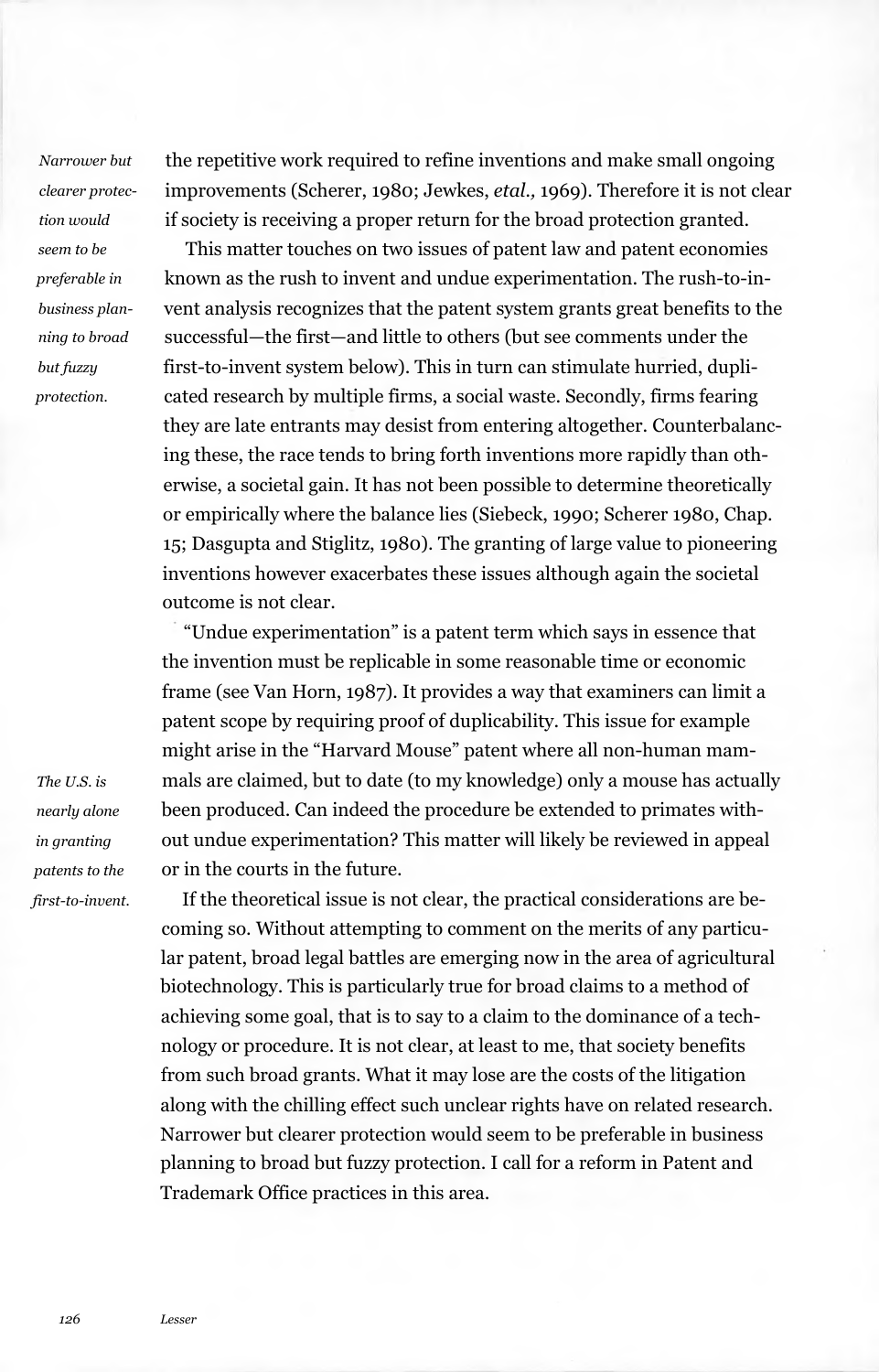#### THE U.S. FIRST-TO-INVENT SYSTEM

One of the steps in awarding a patent is determining who is the inventor. Most of the world follows a simple system—the first to file is presumed to be the inventor (the first-to-file system). The U.S. is nearly alone in granting patents to the first-to-invent- an extreme that allows a transfer of the patent even after it has been granted. The process followed is one of interferences (35 U.S.C. Sec. 135). Considerable documentation, including detailed, dated lab roles, is required to substantiate the date of invention.

Conceptually and theoretically speaking, the first-to-invent system is preferable. It awards the patent to the true inventor and reduces some of the pressure for the race to invent, mentioned above. Moreover, the first to-file system combined with a grace period (the time prior to the first patent application) allows some opportunity for a strategic revealing of the invention to foreclose rights to others (Lesser, 1987).

That said, the first-to-invent system, too, raises problems, the greatest of which is protracted court battles. One was recently concluded in favor of Amgen over ownership of the patent for recombinant erythropoietin (EPO) (Nature 350 (i99i):99; Biotechnology 9(i99i):327). Moreover the documentation process is unfair to foreign inventors as certain lab documents must be certified in the U.S. and burdensome to small inventors. It is, in my judgment, time for the U.S. to abandon our first-to-invent system and join the rest of the world.

# CLARIFICATION OF THE EXPERIMENTAL EXEMPTION

It is not necessary to convince agricultural researchers of the need for access to prior developments—patented or not—as part of the continuum of developmental work. To this group the words of the Patent Act (35 U.S.C. sec. 271) ".. .whoever without authority makes, uses or sells..." is indeed chilling. What will their access be to patented plants and animals? This issue of the so called research exemption is a key one, in perception if not reality.

As the research exemption is not specified in U.S. patent law, it is open to interpretation. Here there is widespread disagreement due to the opinion in Roche Products v. Bolar Pharmaceutical Co. (Fed. Cir., 1984). However, the particular case, which as a precursor to marketing a generic drug had clear and specific commercial intentions, did not apply to experimen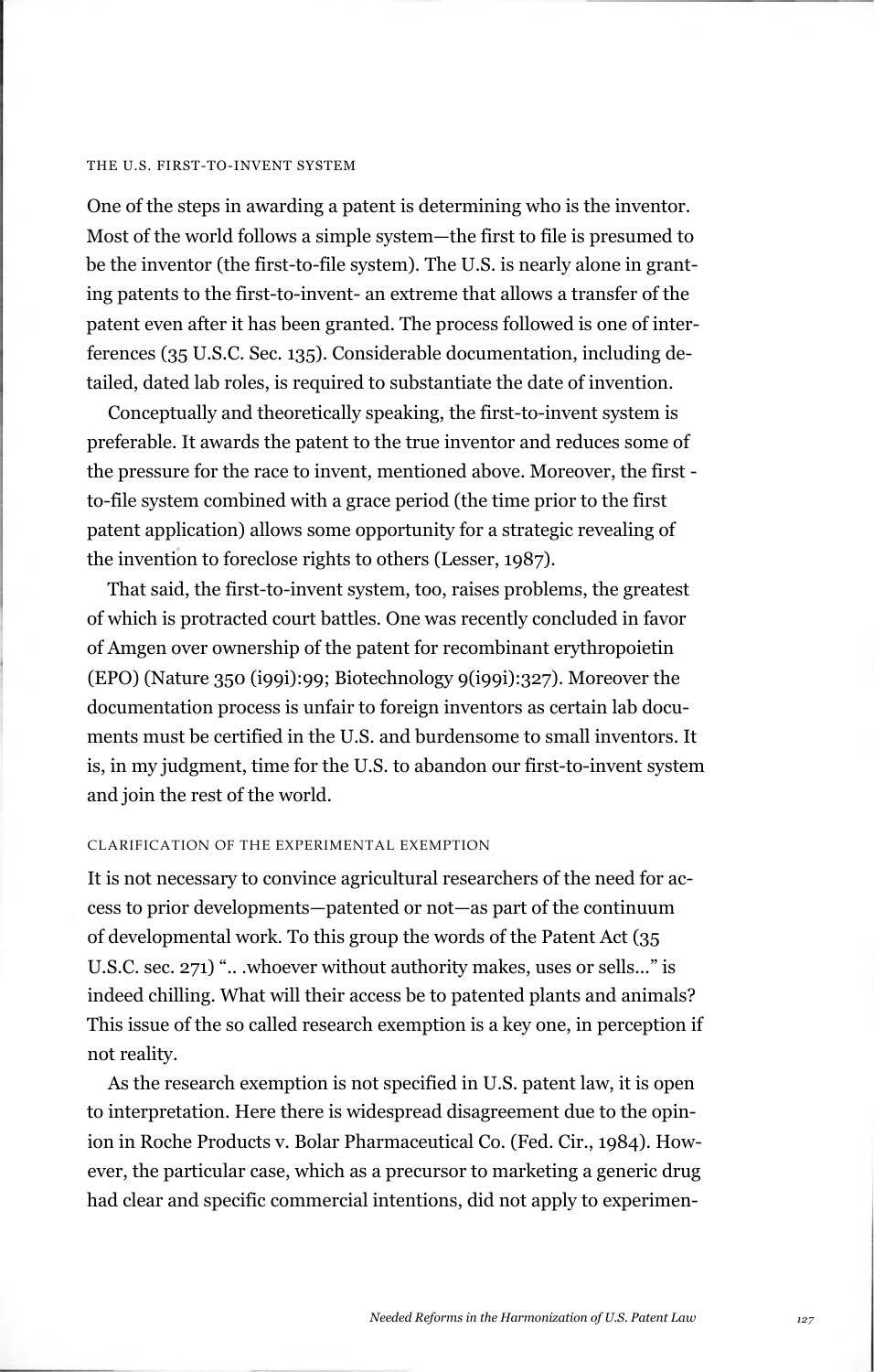tal use so that some consider the extensive and often quoted commentary as not dicta—that is not applicable in other instances. $^\pmb{4}{}{\hspace{-.03in}1\hspace{-.1em}1}$  agree with Bent (1989) in the regard that not allowing experimental use flies in the face of the evolutionary nature of inventions and the whole purpose of the patent system. Nevertheless that belief/interpretation is not widely held; many are concerned by this issue.

The concern has arisen in the proposed (but not enacted) amendment to the Patent Act (the Transgenic Animal Patent Reform Act). A1989 workshop sponsored by the Crop Science Society of America similarly recommended a clarification of this matter, through legislation if need be (American Society of Agronomy, 1989, pp. 186-87).

There is an urgent need to clarify this matter to researchers if not in the law. Legitimate concerns exist and need to be addressed.

# REVISIONS TO UPOV

UPOV is the international convention for Plant Breeders' Rights (PBR). PBR are patent-like grants with some additional exemptions (especially the right of farmers to plant seed held over from harvest) which reduces the scope of protection compared to patents. In the U.S., UPOV is implemented as the Plant Variety Protection Act of 1970.

UPOV is significant here because in Europe, and where European-type law is applied, it acts as a "separate but equal" system where UPOV covers plants and patents other inventions. This is done through the ban on socalled double protection (UPOV Article 2) from which the U.S. has an exemption.

The point of raising this is to note that major revisions have been proposed and are being discussed at this time (UPOV 1990). Like many changes, this revision promises benefits as well as possible problems for U.S. agricultural biotechnology firms. Among the major benefits, the ban on double protection is proposed to be dropped, facilitating the way for the much needed patenting of plants in Europe.<sup>5</sup> Of possible concern is the institution of dependency rights (Article 14 ^-Alternative A). De-

<sup>4</sup>The case identified in Roche Products was rectified by a  $1984$  amendment to the U.S. Patent Act (Sec.  $2\pi$ (e)) giving specific rights for testing pharmaceutical products.

'Other approaches to this end are being taken currently-see Council Directive (OECD, 1988).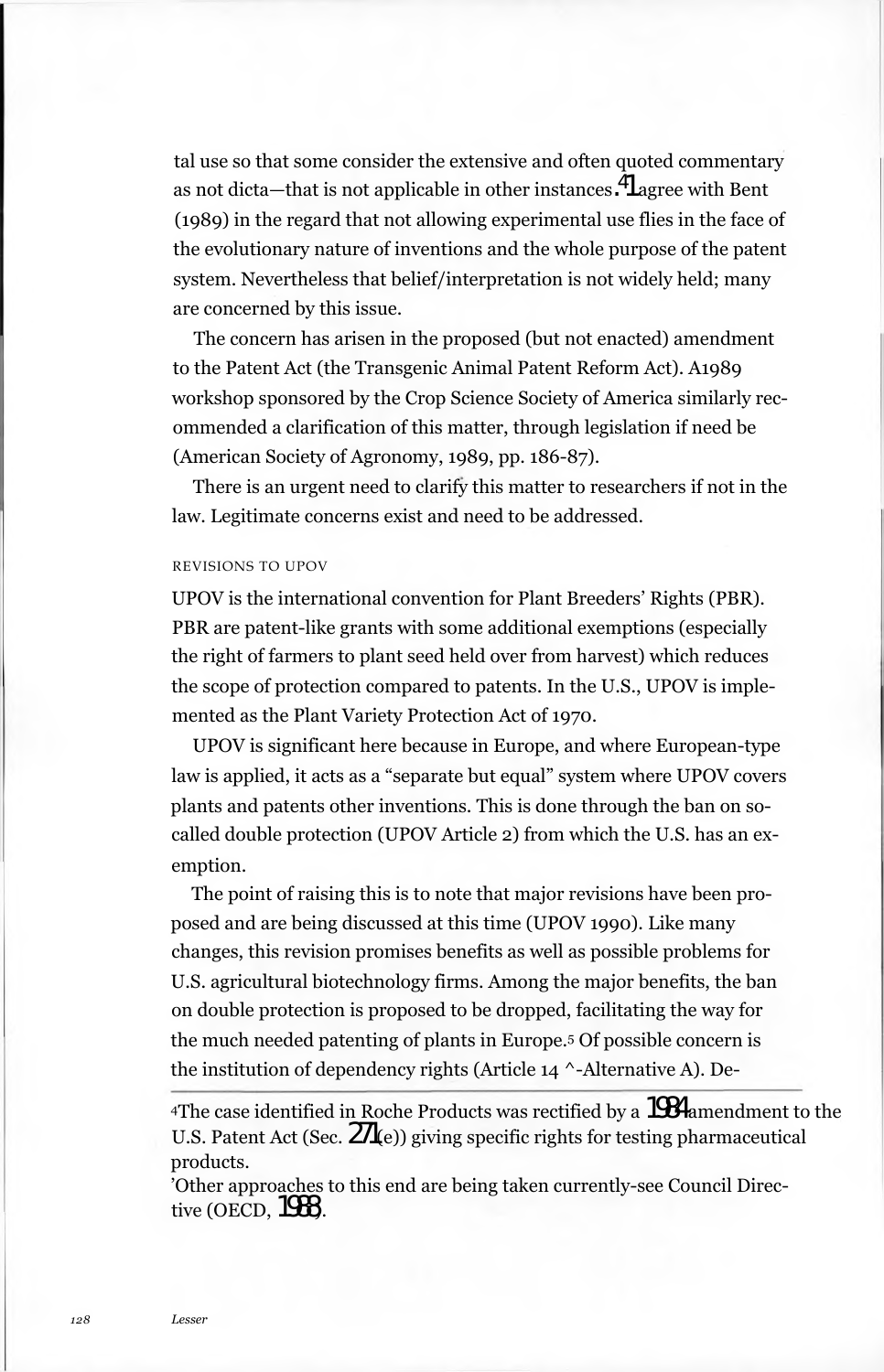pendency rights define the opportunity for the developer of the "initial" variety to authorize or not the sale, offering for sale, etc., of "essentially derived varieties." That latter term refers to changes which preserve the essential characteristics of the variety, such as variety selection, backcrossing or transformation by genetic engineering. Varieties are not to be sequentially dependent (A-B-C), but rather dependent on the initial variety (A). My concern is that the holder of the rights to "A" will gain quasiintellectual property rights to the thousands of attributes of the variety which he/she did nothing to create. It is just this potential co-opting for individuals of plants in the public domain which is so feared and criticized by breeders and others.

At the same time, proposed rights extend only to the "products made directly from harvested material" (Article 14 (1)—Alternative A). One can imagine that the breeder of a new maize variety would be powerless to prevent the importation of foodstuffs using corn starch made from that variety. Thus the proposed revisions, at least in one alternative, appear to provide too much protection in one respect and too little in another. Yet until such time as the patenting of all plants is widely granted around the world, UPOV will remain the available form of protection for U.S. inventors in this sector. Close attention to these changes and their effects is needed immediately. This is not an abstract exercise that is underway.

## CONCLUSIONS

My attempt has been to establish the state of intellectual property protection in the U.S., and especially that for agricultural biotechnology, as being quite extensive. Its shortcomings, in my view, are not principally responsible for slow commercialization of these products. That point aside, intellectual property legislation is evolving also and I have identified several areas where, in my opinion, further attention needs to be directed to achieve a better balance between private incentive and public well-being.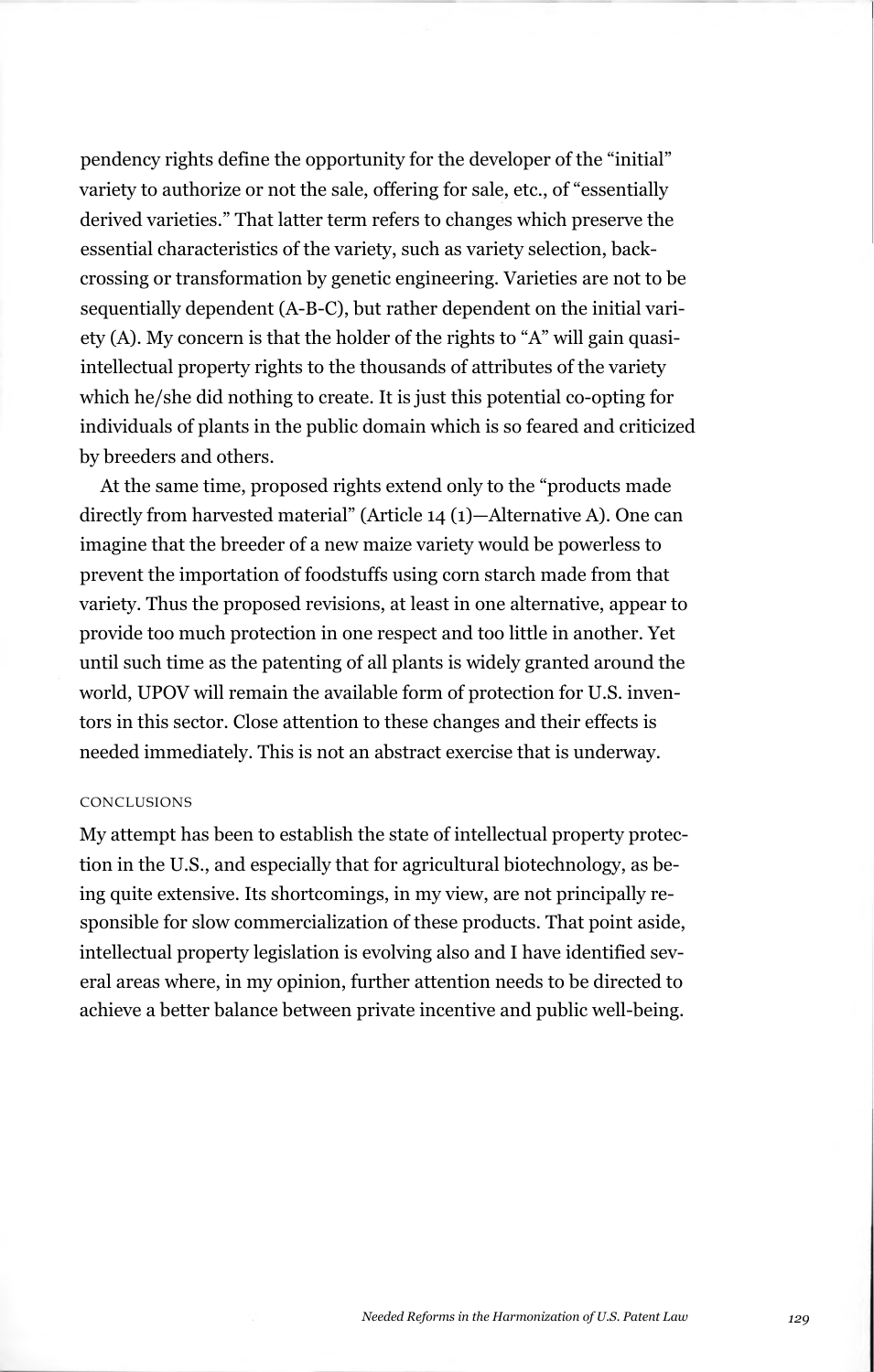#### SELECTED REFERENCES

American Society of Agronomy. 1989. *Intellectual Property Rights Associated with Plants.* Madison, WI.

- Barton, J. H. 1989. Section 337 and the International Trading System. Paper presented at the Conference on Technology, Trade and World Competition 27 Nov. 1989 Brussels and 29 Nov. London.
- Bent, S. 1989. Issues and Prospects in the USA. in *Animal Patents: The Legal, Economics and Social Issues.* New York: Stockton Press, pp. 5-15.
- Bent, S. A., R. L. Schwaab, D. G. Conlin and D. D. Jeffrey. 1987. *Intellectual Property Rights in Biotechnology Worldwide.* New York: Stockton Press.
- *Biotechnology and Plant Variety Protection Newsletter.*1988. Trade Act Finally Enacted, 3:5-6.
- Butler, L.J. and B.W. Marion. 1983. *Impacts of Patent Protection in the U.S. Seed Industry and Public Plant Breeding.* University of Wisconsin, NC+117 Monograph 16, Sept.
- Dasgupta, P. and J. Stiglitz. 1980. Uncertainty, Industrial Structure and the Speed of R8cD. *Bell J. Economics,* Spring.
- Gershon, Diane. 1991. Biotech Patents: Amgen Scores a Knockout. *Nature* 350:99.
- Herber, B. P. 1975. *Modern Public Finance. 3rd Ed.* Homewood, IL: R.D. Irwin, Inc.
- Jewkes, J., D. Sauers and R. Stillerman. 1969. *The Sources of Invention.* New York: Norton. Second Ed.
- Lesser, W. 1987. Grace Periods in First-to-File Countries. *European Int. Property Rev.,* 3(Nov.): 81-85.
- Nogues, J. 1990. *Patents and Pharmaceutical Drugs: Understanding the Pressures on Developing Countries.* Washington, DC: The World Bank, WPS 502, Sept.
- OECD. 1988. Proposal for a Council Directive on the Legal Protection of Biotechnological Inventions. COM (88) 496 final—SYN159, Brussels, 17 October.
- Ratner, Mark. 1991. Patent Litigation: EPO, Factor VIII Shockers *Biotechnology* 9:327
- Scherer, F.M. 1980. *Industrial Market Structure and Economic Performance. 2nd Ed.* Chicago: Rand McNally.